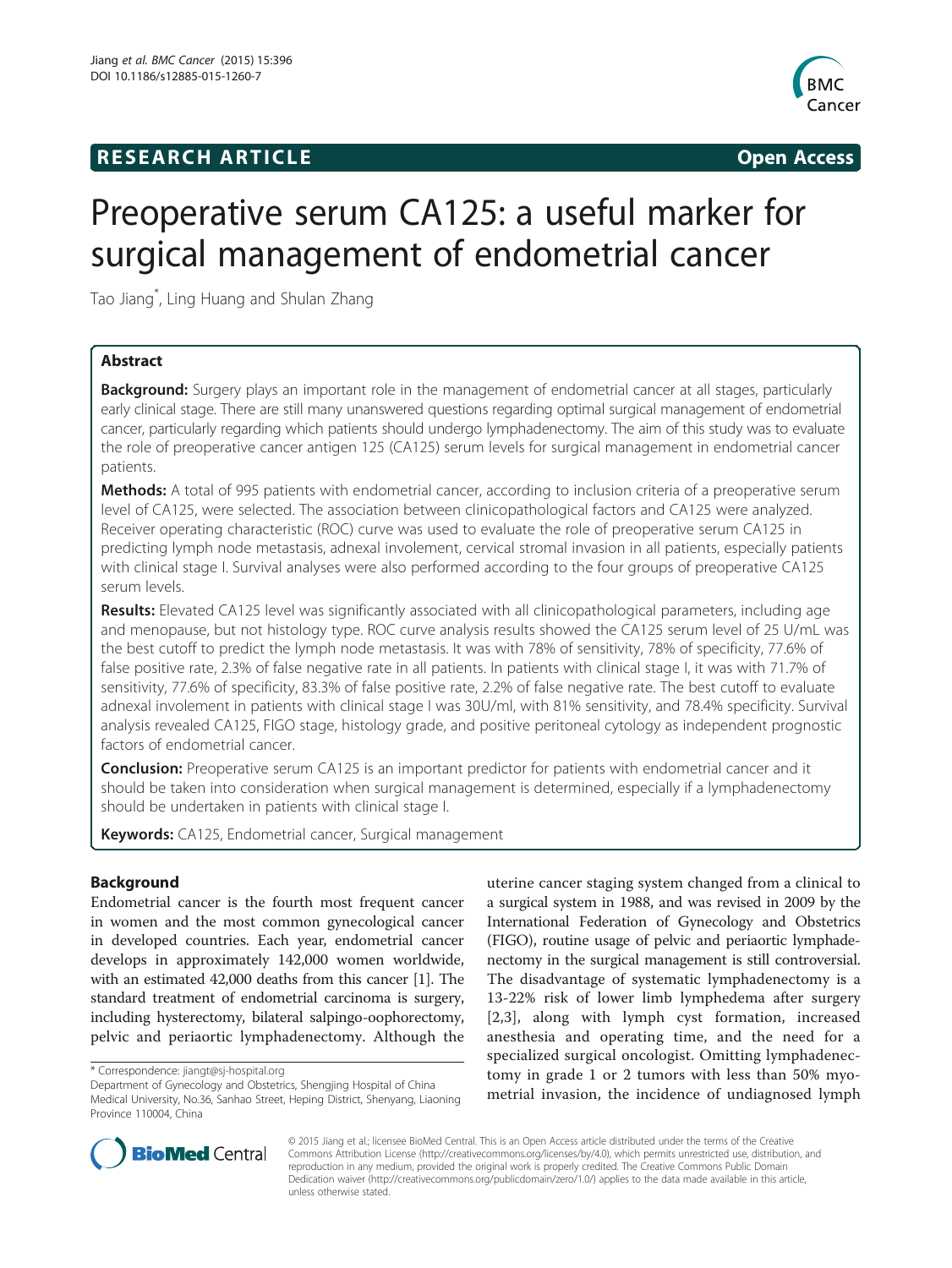node metastasis is acceptable for patients with endometrial cancer. However, the most significant hurdle to adopt this system for identifying low-risk disease at the time of surgery is the reliability of frozen section. Accordingly, in the United States, the Gynecologic Oncology Group (GOG) generally requires complete pelvic and periaortic lymphadenectomy in protocols involving clinically early-stage endometrial cancer [\[4](#page-7-0)].

The elevation of cancer antigen 125 (CA125) were first described in patients with recurrent and advanced endometrial cancer by Niloff [\[5\]](#page-7-0) in 1984. Since then, many studies have confirmed that serum CA125 concentrations in patients with endometrial cancer are associated with deep myometrial invasion, extrauterine spread, positive peritoneal cytology, lymph node metastasis, recurrence, advanced stages, and reduced survival [[6-12](#page-7-0)]. However, many of these studies had limitations, such as a small number of patients, and the appropriate reference cutoff values of serum CA125 was inconsistent between these studies, which limited its clinical utility.

Thus, we designed the current study to evaluate the preoperative serum levels of CA125 in patients with endometrial cancer in relation to clinicopathological parameters, and whether these serum levels could provide additional information in determining the extent of surgical management. In particular, we focused on whether preoperative CA125 serum levels could indicate if a lymphadenectomy was required for patients with clinical stage I, and what cutoff value was optimal in this respect.

#### Methods

#### **Patients**

The material in our current study was collected from a total of 1,226 patients with endometrial cancer admitted to the Shengjing Hospital of China Medical University from January 2006 to December 2009. This study was approved by the Ethics Committee of the Shengjing Hospital of China Medical University. Blood samples for the analysis of serum CA125 were taken from the patients up to 10 days before surgery. An enzyme immunoradiometric assay with monoclonal antibody was used and the upper normal value of serum CA125 levels were 35 U/mL. All patients received surgical management in our hospital. Patients with disease limited to the uterus received hysterectomy, bilateral salpingo-oophorectomy,  $\pm$  pelvic and periaortic lymphadenectomy and washing cytology. Patients suspected of having gross cervical involvement received radical hysterectomy, bilateral salpingo-oophorectomy, pelvic ± periaortic lymphadenectomy and washing cytology. Patients with extrauterine disease received complete cytoreductive surgery. If necessary, adjuvant chemotherapy or radiotherapy of the pelvic and periaortic regions was

performed depending on the pathological result after the operation according to National Comprehensive Cancer Network (NCCN). The clinical stage were defined according to the 1971 FIGO staging. Pathological stage, histological subtype and lymph node status were defined for each surgical specimen according to the 2009 FIGO criteria. At the end of December 2013, 35 patients had been lost to follow-up. All recurrences were confirmed by radiography, histopathology, or both.

#### Inclusion criteria

The inclusion criteria for this study were: patients with histological confirmation of endometrial cancer without history of chemotherapy or radiotherapy; those who underwent complete staging including hysterectomy, bilateral salpingo-oophorectomy, pelvic ± periaortic lymphadenectomy and washing cytology; those whose serum CA125 level was evaluated preoperatively; no pelvic endometriosis or adenomyosis or ovarian primary tumors. According to the inclusion criteria, 231 patients were excluded because of the lack of preoperative serum CA125 levels  $(n = 121)$ , incomplete staging  $(n = 32)$ , lack of follow up  $(n = 35)$ , presentation with endometriosis or adenomyosis or ovarian primary tumors  $(n = 36)$  and insufficient data ( $n = 7$ ). Therefore, a total of 995 patients were enrolled in this study and all gave their informed consent.

#### Statistical analysis

Data were analyzed using SPSS statistical software (SPSS, Chicago, IL, USA). The data on serum CA125 levels was not a standard normal distribution, so a nonparametric test was used to evaluate its relation with clinicopathological parameters. The levels of serum CA125 in different group were analyzed using a Mann–Whitney U test and a Kruskal–Wallis H test. Receiver operating characteristic (ROC) curve analysis was used to find a cutoff level of CA125 in serum with optimal diagnostic sensitivity and specificity. Survival analysis was carried out using the Kaplan–Meier estimation and log-rank test. Prognostic factors were assessed using the Cox proportional hazards model. For all analyses, values of  $P < 0.05$ were considered significant.

#### Results

#### Patient characteristic

A total of 995 patients with endometrial cancer were eligible for the study. The mean age was  $55.68 \pm$ 9.25 years (20–82 years) and 96.0% of the patients had endometrioid cancer. Of the cases, 35.7% were in the reproductive stage and 64.3% were in the post-menopausal stage. Average duration of menopause among the postmenopausal cases was  $12.31 \pm 8.47$  years (2-30 years), while the average parity was 2.36. The mean body mass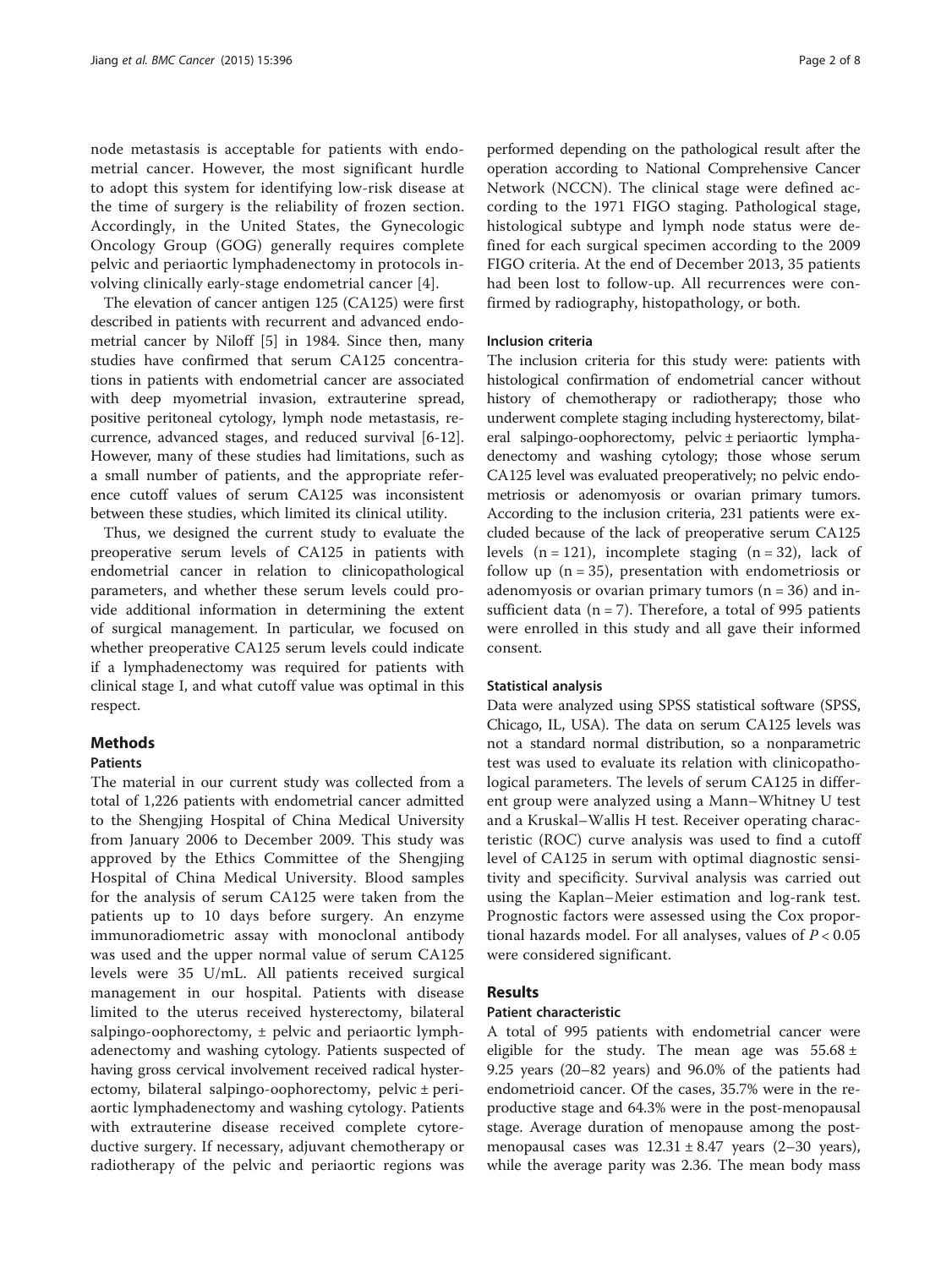index (BMI ) of 995 patients was  $26.32 \pm 3.94$  kg/m<sup>2</sup>. According to the 1971 FIGO staging, the patients with the clinical stage I and II–IV were respectively 864 (86.8%) and 131(13.2%). The mean value of preoperative serum CA125 was 43.6 ± 11.69 U/mL (range 1–1899 U/mL). The number of patients with CA125 > 35 U/mL was 234 (23.5%). The median follow-up period was 64 months (range 3–93 months). In total, 198 patients with recurrence were found in the follow-up period.

# Preoperative serum CA125 and clinicopathological parameters

The results were listed in Table 1. With the exception of histology type, elevated CA125 level was significantly associated with all clinicopathological parameters, including age and menopause. When we evaluated the best cutoff level of clinicopathologic factors using a ROC curve analysis, the CA125 serum levels ranged from 18.25 to 45.08 U/mL with 60.2–86.5% sensitivity, and 43.9–81.7% specificity (Table [2\)](#page-3-0).

#### Preoperative serum CA125 and lymph node metastasis

In all patients, the preoperative serum CA125 level of endometrial cancer patients was significantly associated with lymph node metastasis. When we evaluated the best cutoff level of lymph node metastasis factors using ROC curve in all cases, the CA125 serum level of 30 U/mL was found to be best, with 78% sensitivity, 78% specificity, 72.6% false positive rate, and 3.1% false negative rate (Figure [1A](#page-3-0)). When we used preoperative serum CA125 to predict only lymph node metastasis without adnexal involvement, distant metastasis and positive peritoneal cytology, the CA125 serum level of 25 U/mL was best, with 78% of sensitivity, 78% of specificity, 77.6% of false positive rate, 2.3% of false negative rate (Figure [1](#page-3-0)B). Considering the influence of age and menopause on CA125 level, we also tested the best cutoff of CA125 in patients with different ages and fertile patients or patients with menopause. In patients aged ≤50 years or in reproductivity, the best cutoff level of serum CA125 was 30 U/mL. In patients aged >50 years or in menopause, the best cutoff level of serum CA125 was also 25 U/mL.

### The role of preoperative serum CA125 in patients with clinical stage I

In 864 patients with clinical stage I, the patients with the FIGO stage I, II, III and IV were respectively 735, 59, 64 and 6. In patients with clinical stage I, the level of CA125 was also related to lymph node metastasis  $(P < 0.01)$ . When we evaluated the best cutoff level of lymph node metastasis factors using a ROC curve in patients with clinical stage I, the CA125 serum level of 25 U/mL was best, with 75.4% of sensitivity, 73.7% of specificity, 83.1% of false

#### Table 1 Association between preoperative serum CA125 and clinicopathological factors

| Characteristic                        | No of<br>patients | Mean rank<br>of CA125 | P value |
|---------------------------------------|-------------------|-----------------------|---------|
| Age                                   |                   |                       |         |
| $\leq 50$                             | 253               | 530.87                |         |
| >50                                   | 742               | 486.79                | 0.04    |
| Menopause                             |                   |                       |         |
| No                                    | 354               | 527.53                |         |
| Yes                                   | 641               | 481.69                | 0.02    |
| BMI ( $kg/m2$ )                       |                   |                       |         |
| $<$ 25                                | 501               | 517.25                |         |
| $\geq$ 25                             | 494               | 478.47                | 0.03    |
| FIGO stage                            |                   |                       |         |
| T                                     | 769               | 425.27                |         |
| $\mathsf{II}$                         | 85                | 642.04                |         |
| $\begin{array}{c} \hline \end{array}$ | 116               | 785.00                |         |
| $\mathsf{IV}$                         | 25                | 913.76                | 0.00    |
| Histology type                        |                   |                       |         |
| Endometrioid cancer                   | 955               | 495.08                |         |
| Non endometrioid<br>cancer            | 40                | 567.83                | 0.12    |
| Histology grade                       |                   |                       |         |
| 1                                     | 495               | 447.52                |         |
| 2                                     | 367               | 533.45                |         |
| 3                                     | 133               | 588.06                | 0.00    |
| Lymph node metastasis                 |                   |                       |         |
| no                                    | 895               | 466.82                |         |
| yes                                   | 100               | 777.04                | 0.00    |
| Adnexal involvement                   |                   |                       |         |
| No                                    | 931               | 473.39                |         |
| yes                                   | 64                | 856.01                | 0.00    |
| Distance metastasis                   |                   |                       |         |
| no                                    | 958               | 482.37                |         |
| yes                                   | 37                | 885.90                | 0.00    |
| myometrial invasion                   |                   |                       |         |
| $\leq$ 1/2                            | 810               | 456.38                |         |
| >1/2                                  | 185               | 674.41                | 0.00    |
| Cervical stromal invasion             |                   |                       |         |
| No                                    | 859               | 460.02                |         |
| yes                                   | 136               | 737.92                | 0.00    |
| Positive peritoneal cytology          |                   |                       |         |
| No                                    | 964               | 485.19                |         |
| yes                                   | 31                | 909.97                | 0.00    |

positive rate, 2.3% of false negative rate (Figure [2](#page-4-0)A). When we used preoperative serum CA125 to predict only lymph node metastasis without adnexal involvement, distant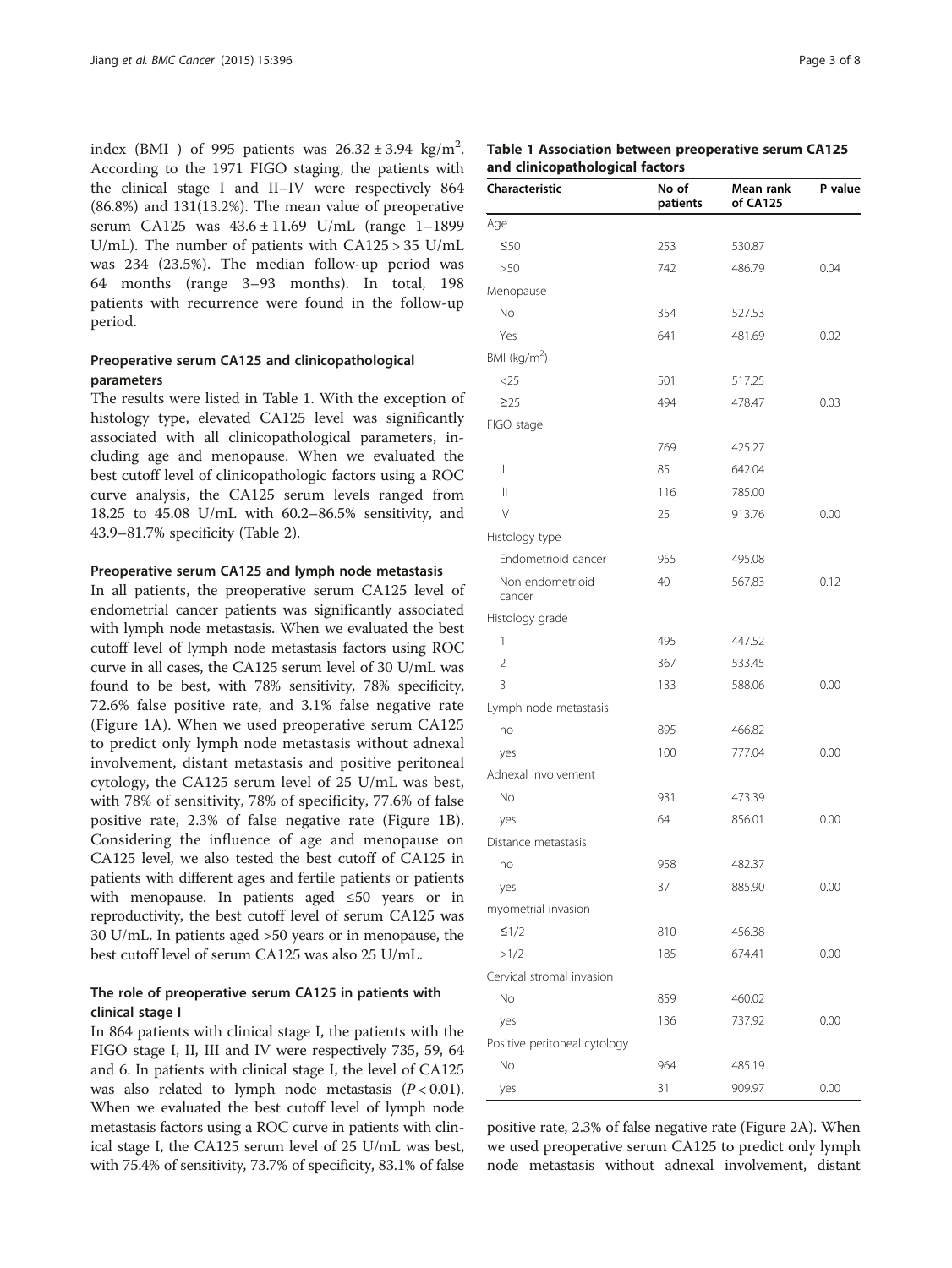|                              | Cutoff of value (U/mL) | <b>AUC</b> | Sensitivity (%) | specificity (%) |
|------------------------------|------------------------|------------|-----------------|-----------------|
| Advanced stage (III-IV)      | 30.00                  | 0.86       | 80.9            | 80.0            |
| Grade 3 disease              | 21.12                  | 0.60       | 60.2            | 60.0            |
| > 1/2 myometrial invasion    | 18.25                  | 0.65       | 62.8            | 63.9            |
| Cervical stromal invasion    | 22.76                  | 0.73       | 67.1            | 74.1            |
| Lymph node metastasis        | 25.00                  | 0.83       | 78.1            | 77.5            |
| Positive peritoneal cytology | 45.08                  | 0.91       | 82.9            | 85.1            |
| Adnexal involvement          | 30.00                  | 0.90       | 84.6            | 84.3            |
| Distance metastasis          | 41.64                  | 0.91       | 86.5            | 83.5            |

<span id="page-3-0"></span>Table 2 Diagnostic values of preoperative serum CA125 levels for predicting clinicopathological factors in endometrioid endometrial cancer

metastasis and positive peritoneal cytology, the CA125 serum level of 25 U/mL was also best, with 71.7% of sensitivity, 77.6% of specificity, 83.3% of false positive rate, 2.2% of false negative rate (Figure [2](#page-4-0)B). The best cutoff to evaluate cervical stromal invasion in patients with clinical stage I was 22U/ml, with 69.7% sensitivity, and 70.4% specificity. The best cutoff value of serum CA125 level of 30 U/mL was with 81% of sensitivity, 78.4% of specificity in predicting adnexal involvement in patients with clinical stage I (Figure [3A](#page-4-0)).When we focused on premenopausal patients, the best cutoff value of serum CA125 level of 30 U/mL was with 80% of sensitivity, 73.2% of specificity in predicting adnexal involvement (Figure [3](#page-4-0)B).When we used preoperative serum CA125 to predict extrauterine metastasis, 30 U/mL was the best, with 74.3% of sensitivity and 81.9% of specificity.

# Survival analysis

All patients were divided into four groups according to preoperative serum level of CA125:  $\leq$  25 U/mL, 25–30 U/mL, 30–45 U/mL,  $> 45$  U/mL. The mean

disease-free survival time was 85.75, 72.96, 74.61, 55.56 years for the different groups, respectively (Figure [4](#page-5-0)). When 12 clinicopathological factors and CA125 were added into the multivariate Cox regression model simultaneously, CA125, FIGO stage, histology grade, and positive peritoneal cytology were also identified as independent prognostic factors (Table [3](#page-5-0)).

# **Discussion**

In the current study, 23.5% of patients with endometrial cancer had > 35 U/mL of serum CA125 levels. This result was similar to previous studies [[13-15\]](#page-7-0), which reported that 11–34.9% of patients with endometrial cancer had > 35 U/mL of serum CA125 levels. In addition,  $10.05\%$  (n = 100) patients were found to have lymph node metastasis according to the final pathological result in all patients. Furthermore, 6.4% were found to have only lymph node metastasis without adnexal involvement.distance metastasis and positive peritoneal cytology.

Preoperative assessment of lymph node involvement represents a critical step for determining the extent of

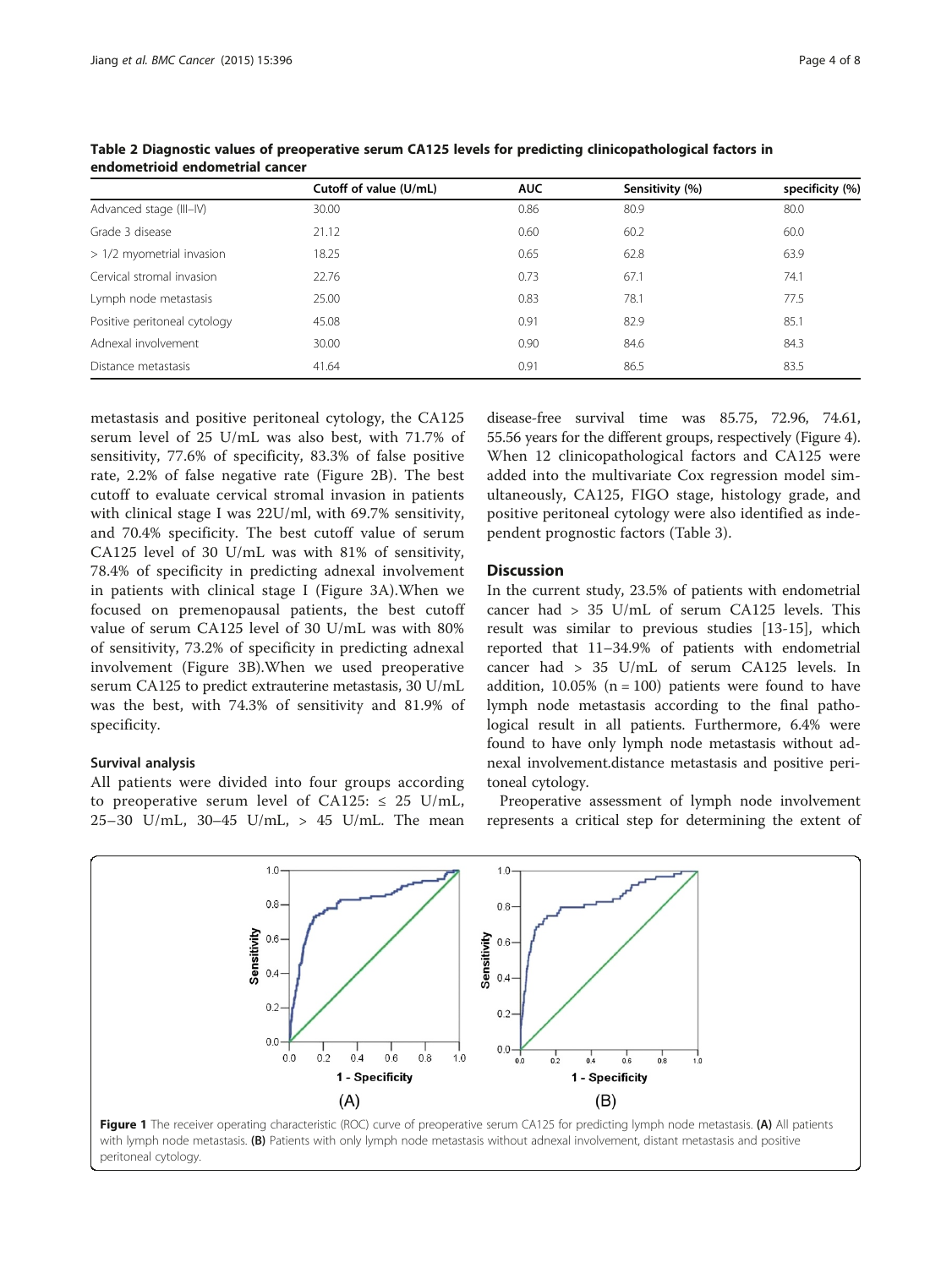<span id="page-4-0"></span>

surgery in patients with endometrial carcinoma, especially in patients with clinical stage I. Interestingly, the mean value of CA125 in the 6.4% patients was significantly higher than those with FIGO stage I. In the current study, the CA125 serum level of 25 U/mL was the best cutoff to determine the lymph node metastasis without influence of adnexal involvement, distant metastasis and positive peritoneal cytology. It had 78% of sensitivity, 78% of specificity, 77.6% of false positive rate, and 2.3% of false negative rate. The incidence of lymph node metastasis with CA125 < 25 U/mL was only 2.3%. However, the incidence of lymph node metastasis in patients with  $CA125 \geq 25$  U/mL rises to 22.4%. And in clinical stage I patients with endometrial cancer, 25 U/mL was also the best, with 71.7% of sensitivity, 77.6% of specificity, 83.3% of false positive rate, and 2.2% of false negative rate in predicting only lymph node metastasis. In clinical stage I patients, the incidence of lymph node metastasis in patients with CA125 < 25 U/mL was only 2.2%. However, the incidence of lymph node metastasis in patients with CA125 > 25 U/mL rises to 22.7%. In our study, using the Mayo Clinic algorithm for omitting lymphadenectomy to include endometrioid histology, grade 1 or grade 2 tumors, myometrial invasion less than or equal to 50% and no evidence of any metastatic disease at the time of surgery [[16](#page-7-0)], the sensitivity, specificity, false positive and false negative rates are 71.8%, 80.2%, 76.7% and 2.8%, respectively. In patients with low risk, the incidence of lymph node metastasis was 2.8%, but in the patients with high risk the incidence of lymph node metastasis rises to 23.2%. It is worth mentioning that while the data from both the low- and highrisk groups was comparable, the high-risk group data was calculated from the final pathological result. If using frozen sections, the data of CA125 may be better than the Mayo Clinic prediction system. Importantly, serum CA125 could be obtained preoperatively and used when counseling patients about the potential risks

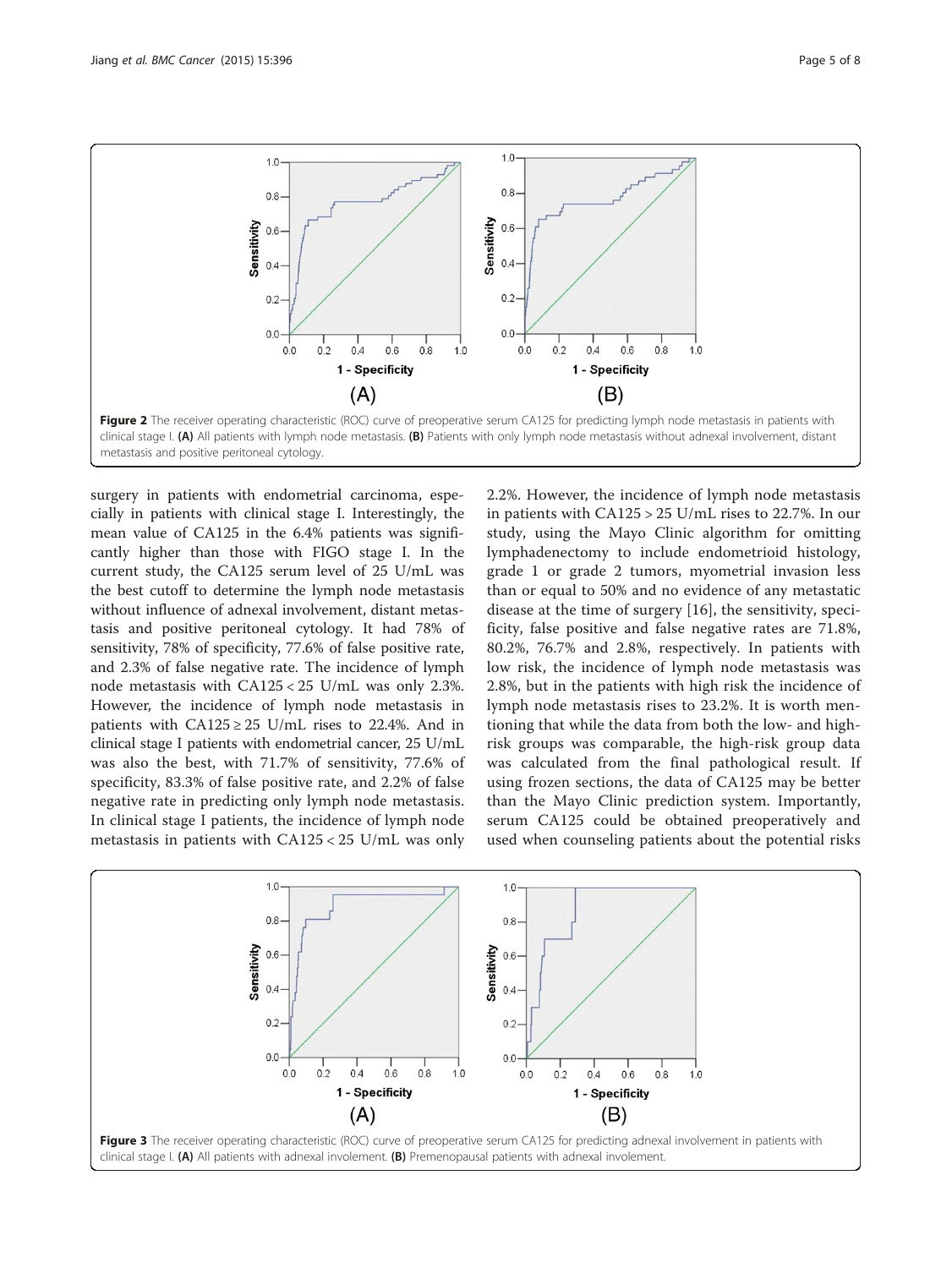<span id="page-5-0"></span>

| Table 3 Multivariate analysis of prognostic factors for |
|---------------------------------------------------------|
| disease-free survival in endometrial cancer             |

| <b>Factor</b>                | No of<br>patients | P<br>value | <b>HR</b> | 95.0% CI for HR |       |
|------------------------------|-------------------|------------|-----------|-----------------|-------|
|                              |                   |            |           | lower           | upper |
| FIGO stage                   |                   |            |           |                 |       |
| I                            | 769               | 0.01       | 1         |                 |       |
| $\mathbf{I}$                 | 85                | 0.15       | 1.40      | 0.88            | 2.20  |
| $\mathbb{H}$                 | 116               | 0.85       | 1.04      | 0.69            | 1.56  |
| $\mathsf{IV}$                | 25                | 0.00       | 2.34      | 1.38            | 3.97  |
| Histology grade              |                   |            |           |                 |       |
| 1                            | 495               | 0.00       | 1         |                 |       |
| 2                            | 367               | 0.16       | 1.28      | 0.91            | 1.81  |
| 3                            | 133               | 0.00       | 2.46      | 1.78            | 3.42  |
| Positive peritoneal cytology |                   |            |           |                 |       |
| No                           | 964               |            | 1         |                 |       |
| yes                          | 31                | 0.00       | 3.24      | 1.89            | 5.32  |
| Preoperative serum CA125     |                   |            |           |                 |       |
| $\leq$ 25U/mL                | 645               | 0.00       | 1         |                 |       |
| 25-30 U/mL                   | 65                | 0.00       | 2.86      | 1.71            | 4.78  |
| 30-45 U/mL                   | 109               | 0.06       | 1.54      | 0.98            | 2.41  |
| >45 U/mL                     | 176               | 0.00       | 2.41      | 1.69            | 3.46  |

and benefits of lymphadenectomy, or referring high-risk patients to specialized gynecologic oncologists for comprehensive surgical staging, including systematic lymphadenectomy. From the survival analysis, the disease-free survival of patients with  $CA125 \leq 25$  U/mL was longer than those with CA125 > 25 U/mL. Therefore, 25 U/mL of CA125 may be a helpful marker for oncologists to decide whether a lymphadenectomy should be performed on patients with clinical stage I endometrial cancer.

The normal CA125 level in postmenopausal women is <15 U/mL, which is significantly lower than that found in premenopausal women [[17,18\]](#page-7-0). Chao [[14](#page-7-0)] proposed the use of an age-adjusted cutoff for preoperative CA125 levels to improve the prediction of lymph node metastases in patients with endometrial cancer. In current study, the median value of CA125 was also related to age and menopause. Therefore, we examined whether age and menopause influence the value of preoperative CA125 in predicting lymph node metastasis. The best cutoff was different for premenopausal or  $\leq 50$  years and menopausal or > 50 years patients. The best cutoff of CA125 for predicting the lymph node metastasis rose to 30 U/mL from 25 U/mL in patients  $\leq$  50 years of age or with premenopause. Consequently, if preoperative levels of serum CA125 are used in the clinic, both age and menopause should be considered.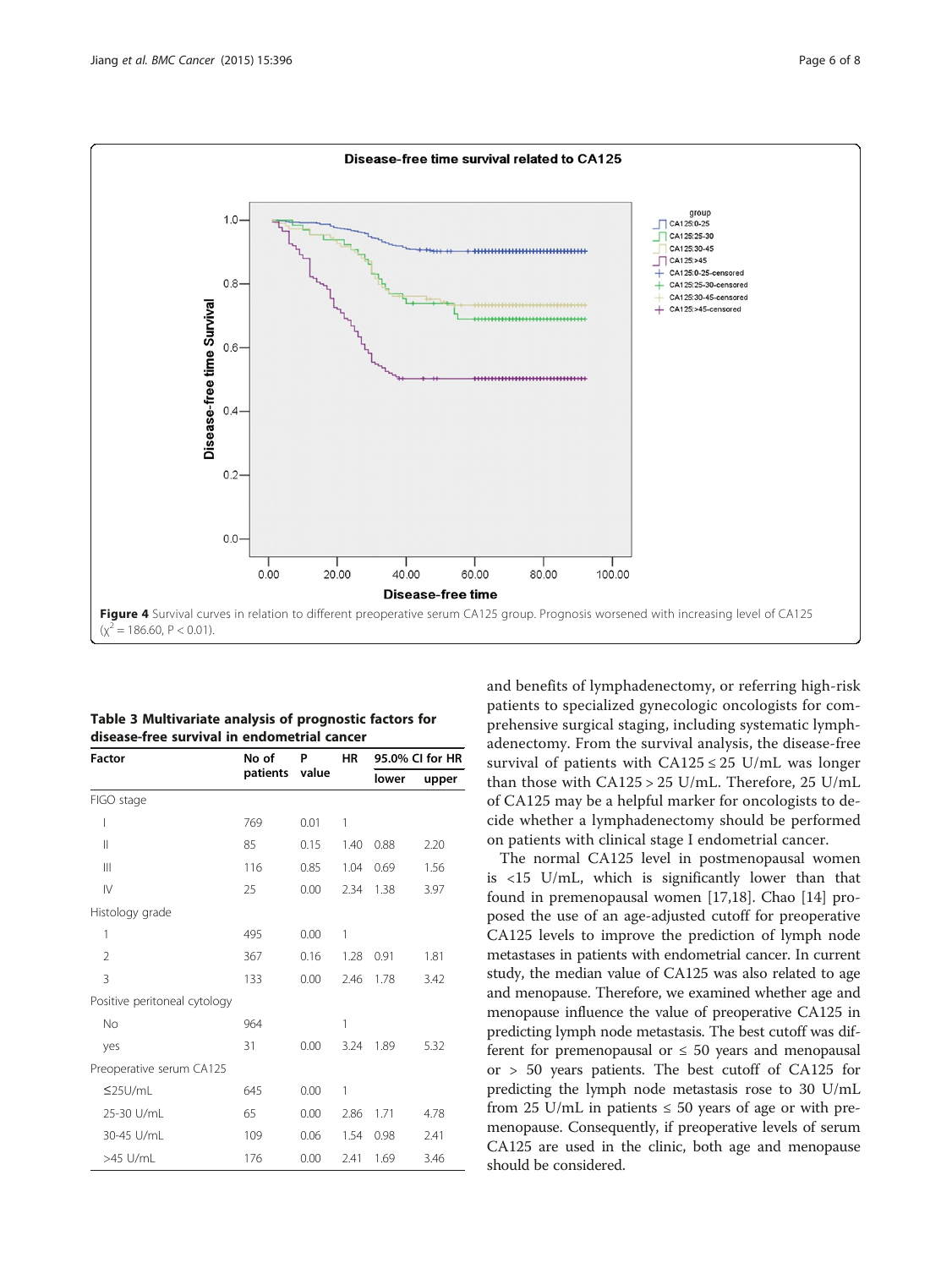<span id="page-6-0"></span>CA125 was first reported as a circulating antigen in women with epithelial ovarian cancer. Therefore, it should be a good predictor for adnexal involvement in endometrial cancer. In agreement with previous studies [[15,19,20\]](#page-7-0), our results also demonstrated that higher serum CA125 levels were associated with adnexal involvement in endometrial cancer. The best cutoff value of serum CA125 level of 30 U/mL was with 84.6% of sensitivity, 84.3% of specificity in predicting adnexal involvement in endometrial cancer. In patients with clinical stage I, 30 U/mL of preoperative serum CA125 was also with 81% of sensitivity, 78.4% of specificity in predicting adnexal involvement.When we focused on premenopausal patients with clinical stage I, the best cutoff value of serum CA125 level of 30 U/mL was with 80% of sensitivity, 73.2% of specificity in predicting adnexal involvement. Thus, from the current study, 30 U/mL of serum CA125 may be helpful in preoperative counseling for young patients with endometrial cancer who want to preserve their ovaries.

Complete cytoreduction has been shown to improve median survival in advanced stage endometrial cancer. However, the difficulty of identifying micrometastases, which are invisible to the naked eye, at the time of surgery limits the effectiveness of this operation. In our study, higher serum levels of CA125 were associated with extrauterine metastasis including lymph node metastasis, distant metastasis and positive peritoneal cytology in endometrial cancer. In patients with clinical stage I, 30 U/mL of preoperative serum CA125 was with 74.3% of sensitivity and 81.9% of specifity in predicting extrauterine metastasis. Thus, from the current study, 30 U/mL of serum CA125 may be helpful to determine which patients will benefit from a complete cytoreduction.

The following advantages of the current study should be acknowledged. First, our study was the largest retrospective study on the value of preoperative serum CA125 in the optimal surgical management of endometrial cancer. Second, in inclusion criteria, we excluded the patients who might have had other medical comorbidities that contributed to elevated serum CA125 levels, independent of extrauterine disease. Third, we focused on the patients with cinlical stage I, where the decision for systemic lymphadenectomy and adnexectomy in premenopausal patients is not definitive. Fourth, in calculating the best cutoff of CA125 for lymph node metastasis, we only calculated the patient with only lymph node metastasis, which can omit the influence from the adnexal involvement, distant metastasis and positive peritoneal cytology. Together, these help guarantee more precise results.

However, the current study has some limitations. First, this was a retrospective study, and the intraoperative and postoperative management of patients with an elevated level of serum CA125 was not different from those of healthy individuals. Second, there was a selection bias, as 18.8% of 1,226 patients were excluded owing to a lack of preoperative serum CA125 levels, incomplete staging operation, or loss of follow up. Third, it was a single-center study. Therefore, to confirm these results, a future largesize, multi-center study is needed.

#### Conclusions

The main purpose of this analysis was to evaluate if preoperative serum CA125 was helpful for gynecologic oncologists to determine the surgical management in endometrial cancer, particularly whether preoperative CA125 serum levels could indicate if a lymphadenectomy was required for clinical stage I patients.We found that preoperative serum CA125 was a good predictor of lymph node metastasis for patients with endometrial cancer, especially patients with clinical stage I. In premenopausal patients with clinical stage I, preoperative serum CA125 was also helpful for those patients who seek to preserve their ovaries. If preoperative serum CA125 was too high in patients with clinical stage I, complete cytoreduction could be considered. Therefore, preoperative serum CA125 is an important predictor for patients with endometrial cancer and it should be taken into consideration when surgical management is determined, especially if a lymphadenectomy should be undertaken in patients with clinical stage I.

#### Abbreviations

FIGO: International Federation of Gynecology and Obstetrics; NCCN: National Comprehensive Cancer Network; ROC: Receiver operating characteristic; CA125: Cancer antigen 125; BMI: Body max index.

#### Competing interests

The authors declare that they have no competing interests.

#### Authors' contributions

TJ carried out the design of the study and drafted the manuscript. LH participated in the design of the study and performed the statistical analysis. SZ conceived of the study, and participated in its design and coordination, and helped draft the manuscript. All authors read and approved the final manuscript.

#### Acknowledgements

We thank Jiayin Wang for help in drafting the manuscript.

#### Received: 8 December 2014 Accepted: 25 March 2015 Published online: 12 May 2015

#### References

- 1. Amant F, Moerman P, Neven P, Timmerman D, Van Limbergen E, Vergote I. Endometrial cancer. Lancet. 2005;366:491–505.
- Beesley VL, Rowlands IJ, Hayes SC, Janda M, O'Rourke P, Marquart L, et al. Incidence, risk factors and estimates of a woman's risk of developing secondary lower limb lymphedema and lymphedema-specific supportive care needs in women treated for endometrial cancer. Gynecol Oncol. 2015;136:87–93.
- 3. Salani R, Preston MM, Hade EM, Johns J, Fowler JM, Paskett EP, et al. Swelling among women who need education about leg lymphedema: a descriptive study of lymphedema in women undergoing surgery for endometrial cancer. Int J Gynecol Cancer. 2014;24:1507–12.